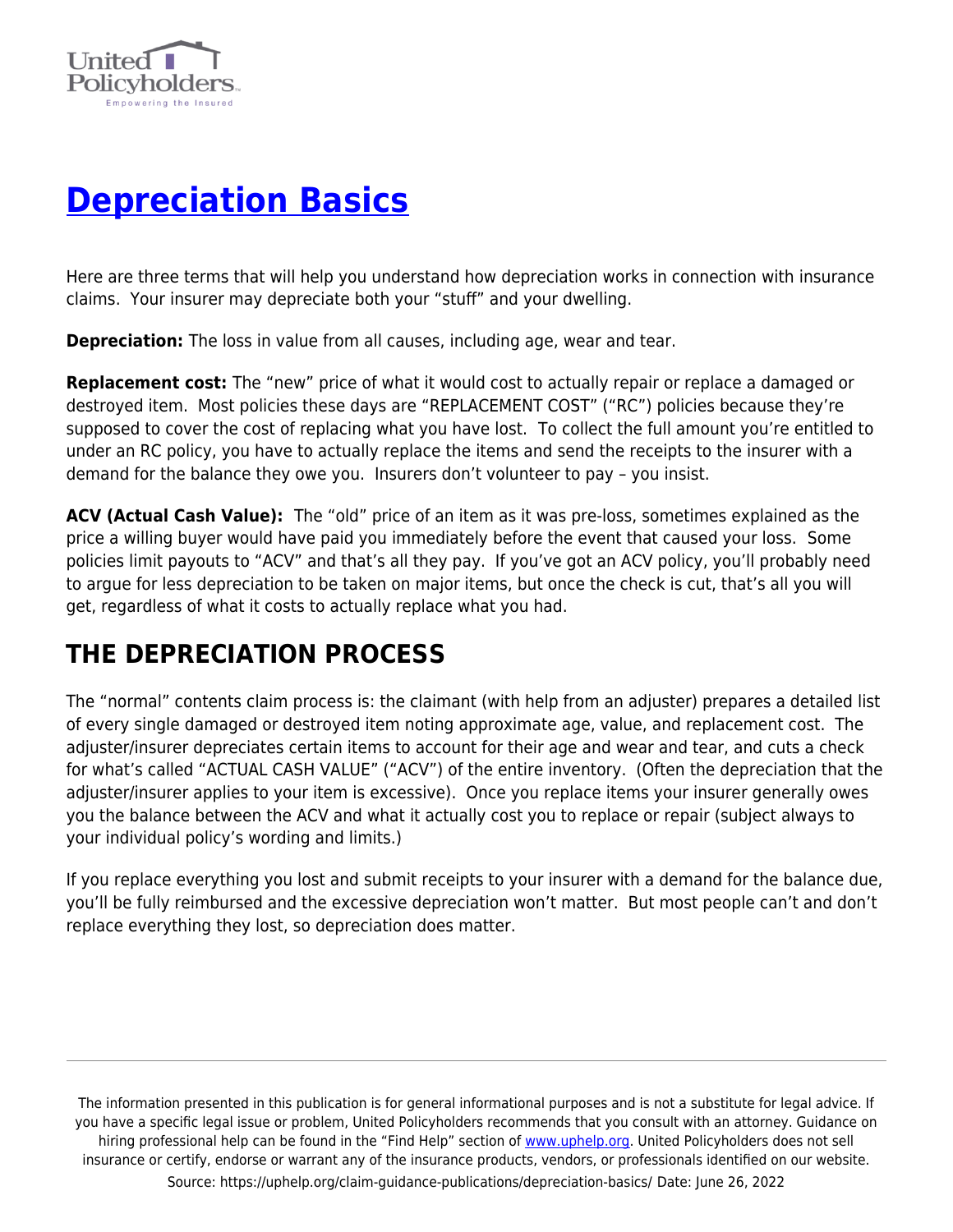

The most important thing to understand about depreciation is that **it is subjective and you can refuse to accept excessive depreciation.** To recover the full benefits you're entitled to under your policy, negotiation is the name of the game.

## **FAQs**

#### **Q: Why is my insurance adjuster depreciating my contents items when I have a replacement cost policy?**

A: Because there is language in your policy that lets them do that. For most items, once you replace and submit proof, they must pay you the difference between the depreciated amount they paid and what you spent.

### **Q: You mean I have to pay out of pocket before I get reimbursed?**

A: That's right.

#### **Q: Why such a complicated process?**

A: The process deters fraud and allows your insurer to pay out less than they really owe. Most people don't end up replacing everything lost so it works to the insurer's advantage.

#### **Q: What are the rules for how much and which things get depreciated?**

A: Depreciation should be reasonable, not excessive. Depreciation is subjective. [The IRS publishes](https://www.irs.gov/pub/irs-pdf/p946.pdf) [depreciation guides;](https://www.irs.gov/pub/irs-pdf/p946.pdf) [United Policyholders publishes a depreciation guide,](https://uphelp.org/wp-content/uploads/2020/09/UP-Depreciation-Schedule.pdf) and [industry publications offer](https://uphelp.org/wp-content/uploads/2020/09/Depreciation_CP-1.pdf) depreciation quides. The bottom line is you need to resist excessive depreciation by arguing back and providing proof of the value and condition of your lost or damaged items.

#### **Q: Are there laws or regulations that relate to depreciation?**

A: This varies state by state. California, for example, has the following law: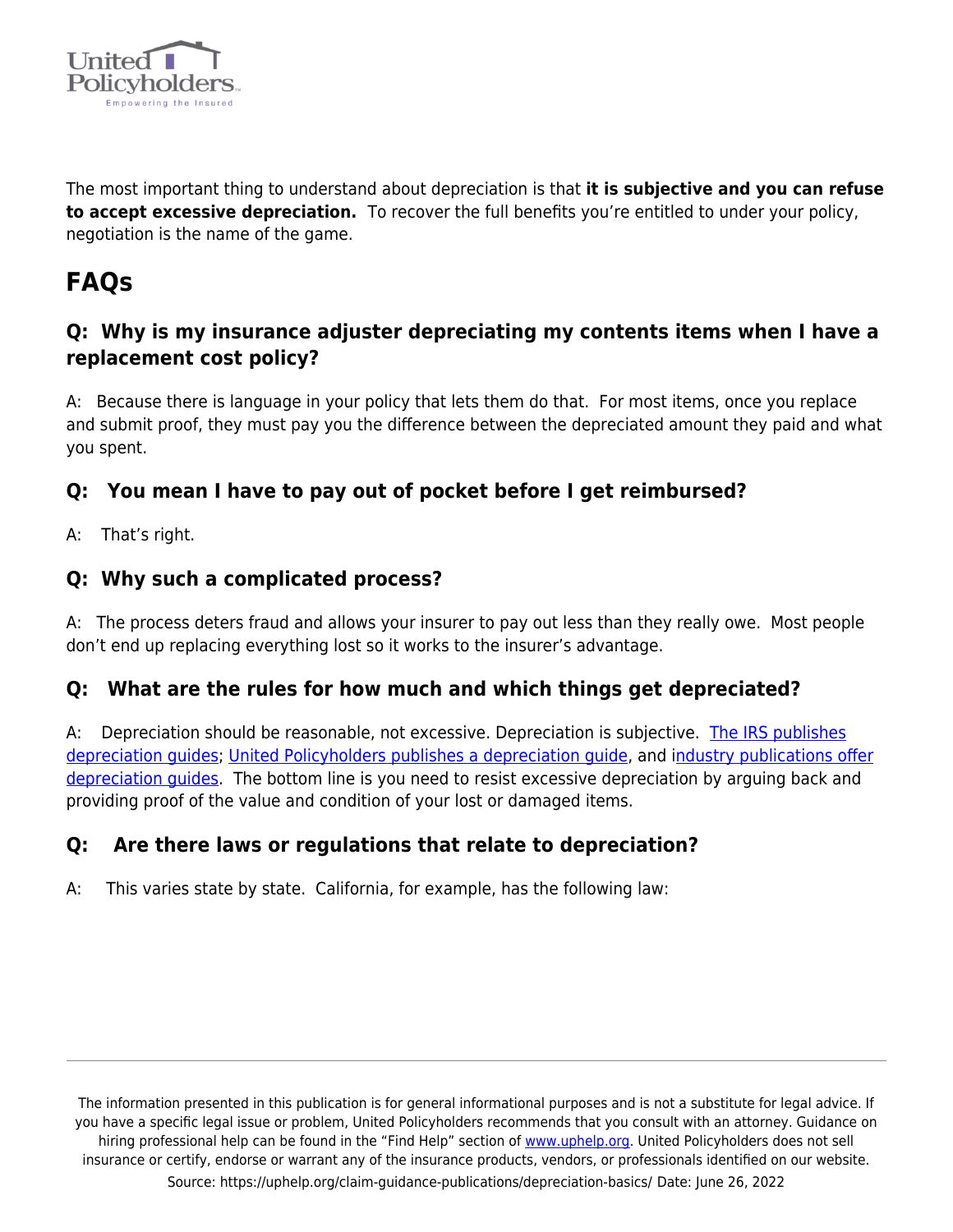

Fair Claim Settlement Practices Regulations: §2695.9 (f) When the amount claimed is adjusted because of betterment, depreciation, or salvage, all justification for the adjustment shall be contained in the claim file. Any adjustments shall be discernable, measurable, itemized, and specified as to dollar amount, and shall accurately reflect the value of the betterment, depreciation, or salvage. Any adjustments for betterment or depreciation shall reflect a measurable difference in market value attributable to the condition and age of the property and apply only to property normally subject to repair and replacement during the useful life of the property. The basis for any adjustment shall be fully explained to the claimant in writing.

(1) Under a policy, subject to California Insurance Code Section 2071, where the insurer is required to pay the expense of repairing, rebuilding or replacing the property destroyed or damaged with other of like kind and quality, the measure of recovery is determined by the actual cash value of the damaged or destroyed property, as set forth in California Insurance Code Section 2051. Except for the intrinsic labor costs that are included in the cost of manufactured materials or goods, the expense of labor necessary to repair, rebuild or replace covered property is not a component of physical depreciation and shall not be subject to depreciation or betterment.

#### **Q: How do I resolve a dispute between me and the adjuster/insurer over depreciation?**

- A: The same way you resolve any claim-related dispute:
	- 1. Make a specific request for what you feel is a fair resolution and back it up with documentation and your best arguments to support your position.
	- 2. Go up the chain of command at the insurance company, (See UP's tips titled; "Speak UP")
	- 3. File a complaint with your state Insurance Department.
	- 4. If there's enough money at stake, hire professional help. Start at the ["Find Help"](https://uphelp.org/recovery/professional-help-directory/) section of our website for more information.
	- 5. Mediation and/or Litigation.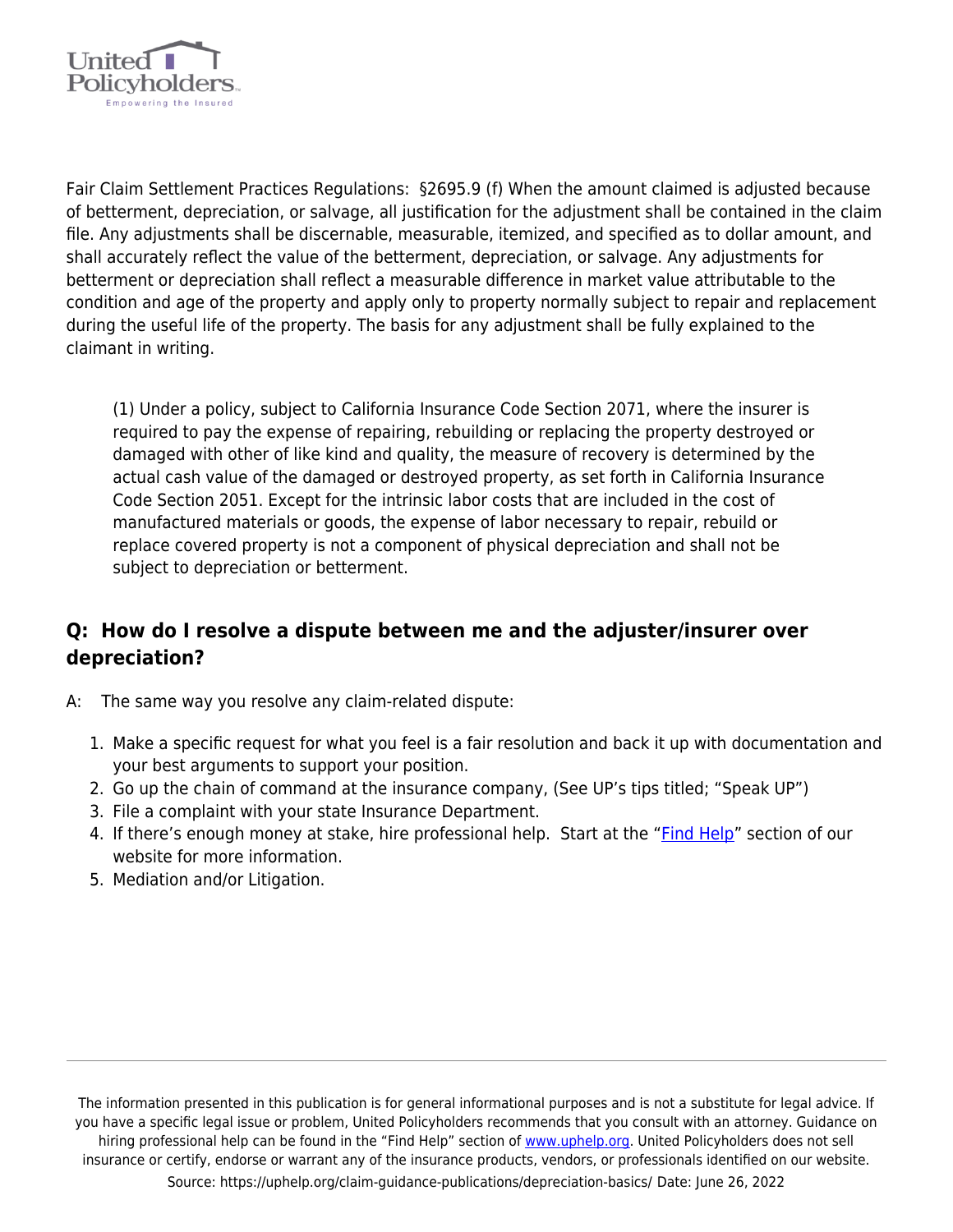

### **TIPS AND RESOURCES**

**Tip #1: Depreciation is negotiable.** The lower the value an adjuster puts on your property – the less you will be reimbursed by your insurer. There is no agreed-upon schedule or set standard for how much insurers can depreciate your personal property. Insurance adjusters use their own personal views on the value of items plus guidelines on depreciation provided by their employer. It is hard to pin down an adjuster on how they valued your damaged or destroyed items. But these values impact your pocketbook so they are important to challenge if they are unfairly low.

#### **Tip #2: Age isn't everything. Even if an item was old, it may be in good to excellent condition.**

Be prepared to fight to collect the full value of your possessions, particularly major items, and don't forget to submit receipts and collect full value after you replace items. Although this is no "official" depreciation schedule in common use across the United States, there are resources you can consult. United Policyholders offers a Depreciation Guide that gives you a general idea of the useful life of common household items. Remember – it's only a guide. Your items may be more or less valuable depending on their condition. Another resource is a website designed for insurance company use: [www.claimspages.com.](http://www.claimspages.com/) This site features a depreciation calculator [http://www.claimspages.com/tools/depreciation.](http://www.claimspages.com/tools/depreciation) Again, this is only a tool.

**Tip #3: Negotiate ACV deductions on a case-by-case basis to reflect how worn the items really were.** The furniture in your guest room should be depreciated less than the furniture in your master bedroom because it was used less and was in better shape. – The Replacement Cost and the Actual Cash Value of some items are the same.

**Tip #4: Many items should not be subject to** *any* **depreciation.** Examples are: antiques, fine art and jewelry, computer media (CD's, etc.), software, framing, masonry, concrete, insulation, light fixtures. – Some items depreciate faster than others. Examples: electronics, soft furniture, clothes and shoes depreciate faster than hard furniture, washer/dryers, etc.

**Tip #5 If an insurer applies a fixed percentage across all items, challenge them!** Since every item is unique, an insurer must apply a percentage of depreciation specific to each item. This is very